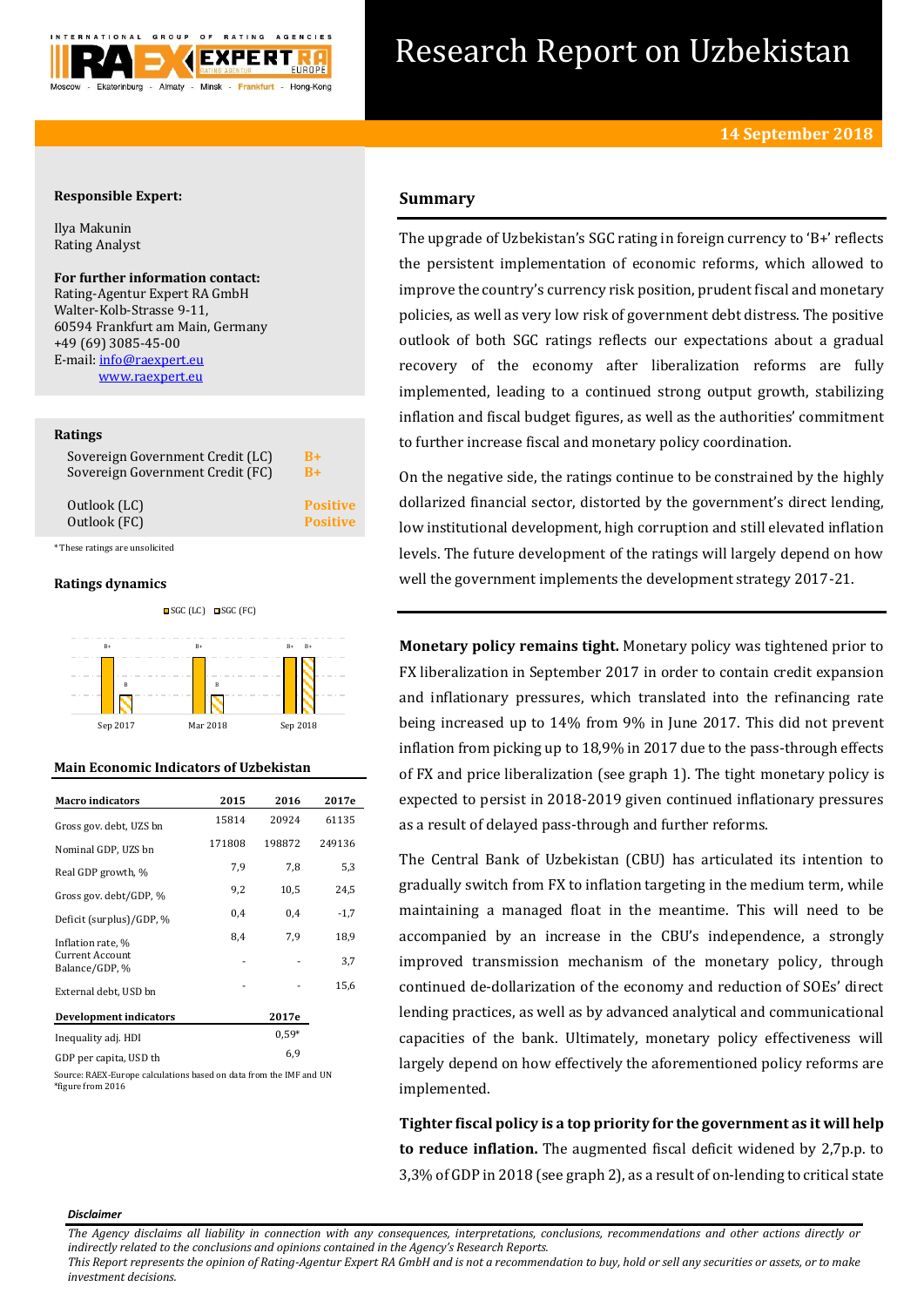

**Graph 1:** Macroeconomic indicators, %



Source: RAEX-Europe calculations based on data from the IMF

**Graph 2:** Augmented fiscal budget dynamics, % of GDP



**Graph 3:** Government debt dynamics, %



owned enterprises (SOEs) and additional social expenditure following the liberalization reforms. Despite additional expenditure requirements, the fiscal policy has traditionally been prudent with the gross government debt kept low. Additionally, authorities are expected to conduct a tighter fiscal policy, restraining on-lending activities, and are planning to raise foreign financing, setting the augmented fiscal deficit to decrease down to 1,3% in 2018. The newly initiated tax reform will improve the efficiency of the tax system and tax administration and ensure additional budget revenue inflow by ensuring the emergence of a broader private sector tax base; however, it is expected to be the major challenge for the government in 2019-21. Concrete steps were made to improve the transparency of the fiscal policy by consolidating on- and off-budget transactions in the reported fiscal data, with the authorities committed to bringing all fiscal operations on-budget from 2019.

**Low relative debt load is expected to persist.** As a result of the UZS devaluation, gross government debt figures increased significantly – by around 14p.p. and 45p.p. y-o-y up to an estimated 24,5% of GDP and 77,6% of budget revenues in 2017 (see graph 3). Nonetheless, the total stock of general government debt relative to GDP remains modest and, despite a planned issue of Eurobonds by the end of 2018, the ratio is projected to decline down to around 20,1% in 2018, as a result of solid GDP growth and stronger UZS. It is also worth mentioning; that general government debt consists solely of foreign currency denominated external debt, mostly on concessional terms, which along low short-term government debt and solid FX reserves keeps the risk of debt distress rather low.

**Financial sector is dominated by state owned banks (SOBs).** As a result of the depreciation of the UZS and high credit dollarization of the financial system, Uzbek banks' assets and private credit volumes increased by around 24,6p.p. and 17,9p.p. to 66,9% and 44,4% in 2017 respectively (see graph 4). However, the reform has not improved intermediation in the economy, as the highly concentrated financial system continues to be shaped by state directed lending to major SOEs via government owned banks at concessional rates. Furthermore, ongoing price liberalization and economic reforms are likely to reduce profitability of UZS revenue dependent SOEs, which account for around 60% of total loans in the system, and, consequently, given the still high loan dollarization level, banks may face challenges due to credit quality deterioration.

Nevertheless, the sector stays profitable and sound with ROA at 1,9%, NPLs at 0,42% of total loans and capital to assets ratio at 10,14% in 2017

## *Disclaimer*

*This Report represents the opinion of Rating-Agentur Expert RA GmbH and is not a recommendation to buy, hold or sell any securities or assets, or to make investment decisions.*

*The Agency disclaims all liability in connection with any consequences, interpretations, conclusions, recommendations and other actions directly or indirectly related to the conclusions and opinions contained in the Agency's Research Reports.*